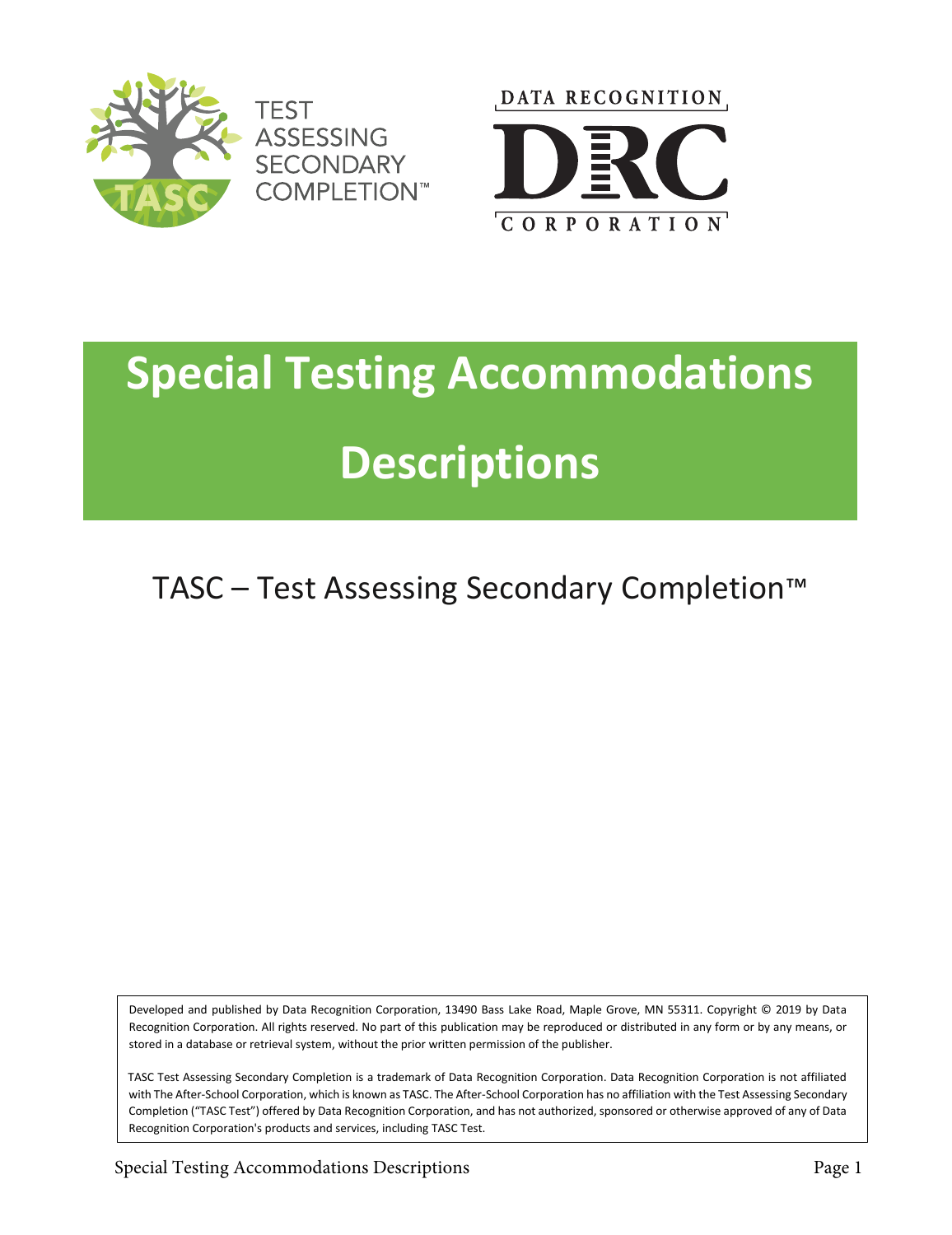## **Special Testing Accommodations Descriptions**

Data Recognition Corporation supports the intent of the ADA Amendments Act of 2008 and is committed to supporting access to the TASC Test for individuals with disabilities. To this end, the TASC Test design includes accessible formats and allowable resources that are available to all examinees. In addition, examinees with a documented need may apply for special testing accommodations. The document *Overview of TASC Test Accommodations,* available on the TASC Test website, describes the distinction between special testing accommodations, alternate test formats, and allowable resources.

This *Special Testing Accommodations Descriptions* document describes TASC special testing accommodations that may be requested by examinees via the TASC Test *Special Testing Accommodations Request Form*, which is available for download from the TASC Test website at [http://www.tasctest.com.](http://www.tasctest.com/)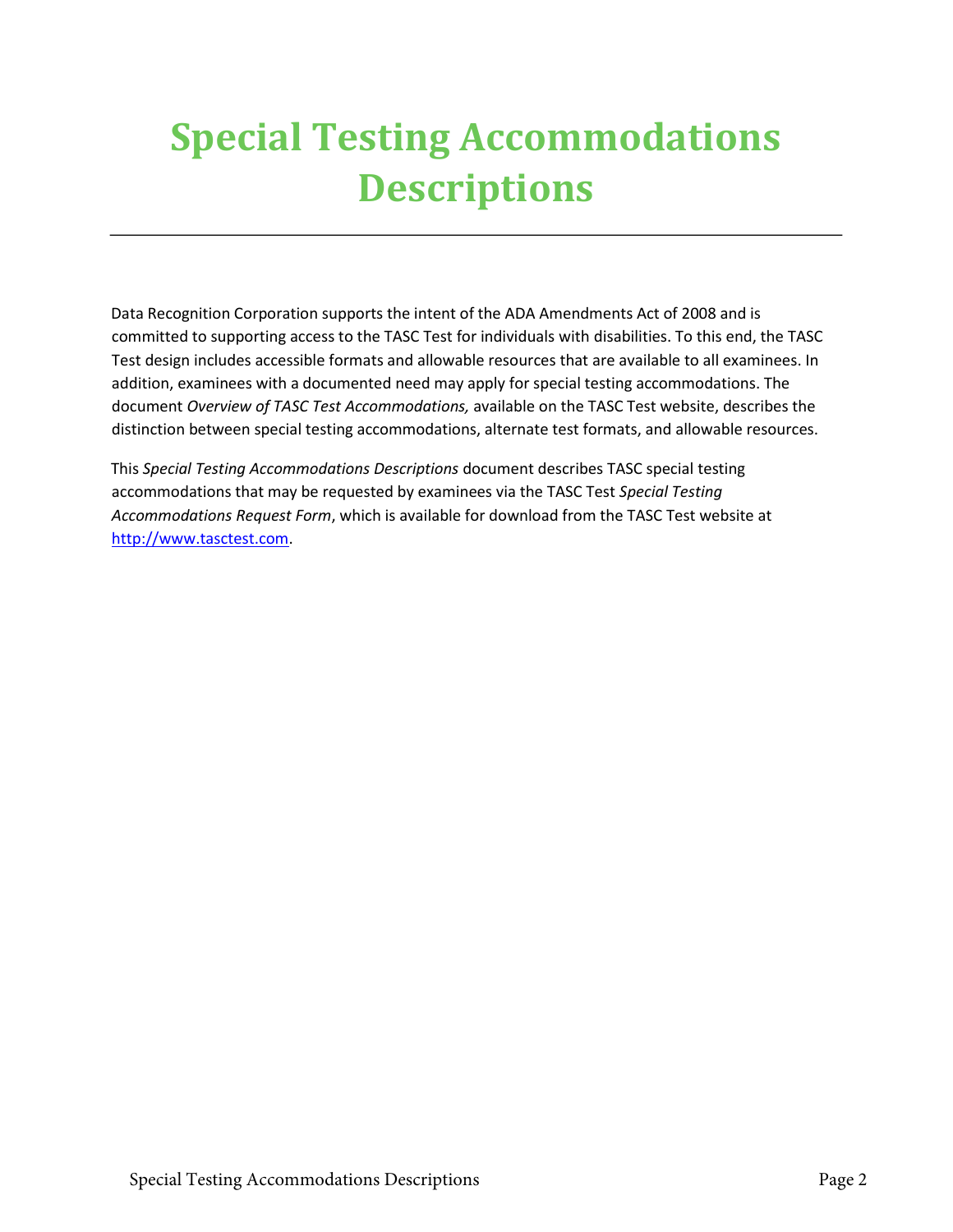## **TASC Special Testing Accommodations Descriptions**

The TASC Test can be taken as a paper-based test (PBT) or a computer-based test (CBT) in English or Spanish. The tests in both languages are also available in alternate formats including large print (magnification for CBT) and Braille. These alternate formats are available to any TASC Test examinee without formal approval from DRC—they are not considered special testing accommodations. In addition, a DVD of test directions is available in American Sign Language on request and a list of other allowable resources, such as magnifying or noise-reduction devices, that are not considered special testing accommodations and do not require formal approval, is included on the TASC Te[st website at www.TASC](http://www.tasctest.com/)Test.com.

Special testing accommodations require formal approval by DRC based on evidence of an examinee's documented need. An examinee is only permitted the use of special testing accommodations if he or she has submitted a TASC Test *Special Testing Accommodations Request Form* and received formal approval for their use by DRC. Test Coordinators and examinees are notified of approved special testing accommodations in a decision letter from DRC; once approved, it is the examinee's responsibility to verify with the test center that requested accommodations are in place prior to the scheduled testing date, especially as some state policies may vary.

Following is a list of special testing accommodations that may be authorized. Regarding the Calculator category, calculators are not needed for the Reading, Writing, and Social Studies subtests and scientific calculators are allowable tools for all examinees on the Science and Part 1 of the Math subtests. Examinees with appropriate justification may be approved to use calculator memory functionality, a talking calculator, or an abacus as described below, but examinees requesting use of a calculator for Part 2 of the Math test (where calculators are not permitted) should use the "Other" category when applying and must provide a description of the particular calculator need as well as appropriate justification for consideration.

| Category                  | <b>Details</b>            | <b>PBT</b> | <b>CBT</b> | <b>Description</b>                                                                                                                                                                                                                                                                                                                                                                                                                                                                                                                                                                                                                                                                                                                                                                                                                                                                                                                                    |
|---------------------------|---------------------------|------------|------------|-------------------------------------------------------------------------------------------------------------------------------------------------------------------------------------------------------------------------------------------------------------------------------------------------------------------------------------------------------------------------------------------------------------------------------------------------------------------------------------------------------------------------------------------------------------------------------------------------------------------------------------------------------------------------------------------------------------------------------------------------------------------------------------------------------------------------------------------------------------------------------------------------------------------------------------------------------|
| Alternate<br>Presentation | Audio CDs of<br>Subtests* | <b>YES</b> |            | Audio CD presentations of the TASC Test Mathematics, Science, Social Studies, Reading, and Writing<br>subtests are available in English and Spanish. Scripts are available that describe graphics if required.<br>A CD player is required and should be provided by the test center.<br>Examinees using the audio CD may pause and/or replay sections as needed. Audio CD presentations<br>have been designed to be used in conjunction with large-print test booklets.<br>Extra time should also be requested when requesting use of audio CDs.<br>The audio CDs for the Reading subtest provide a read-aloud of the entire assessment including the<br>reading passages; this is an accommodation for examinees that have a print or reading disability.<br>Examinees who do not qualify for the reading of passages but who need the directions and<br>questions read should apply for the CBT text-to-speech audio accommodation described below. |

*\*Test centers obtain audio CDs, accompanying scripts that describe graphics, and the DVD of signed instructions from the TASC Test Help Desk.*

Special Testing Accommodations Descriptions **Page 3** Page 3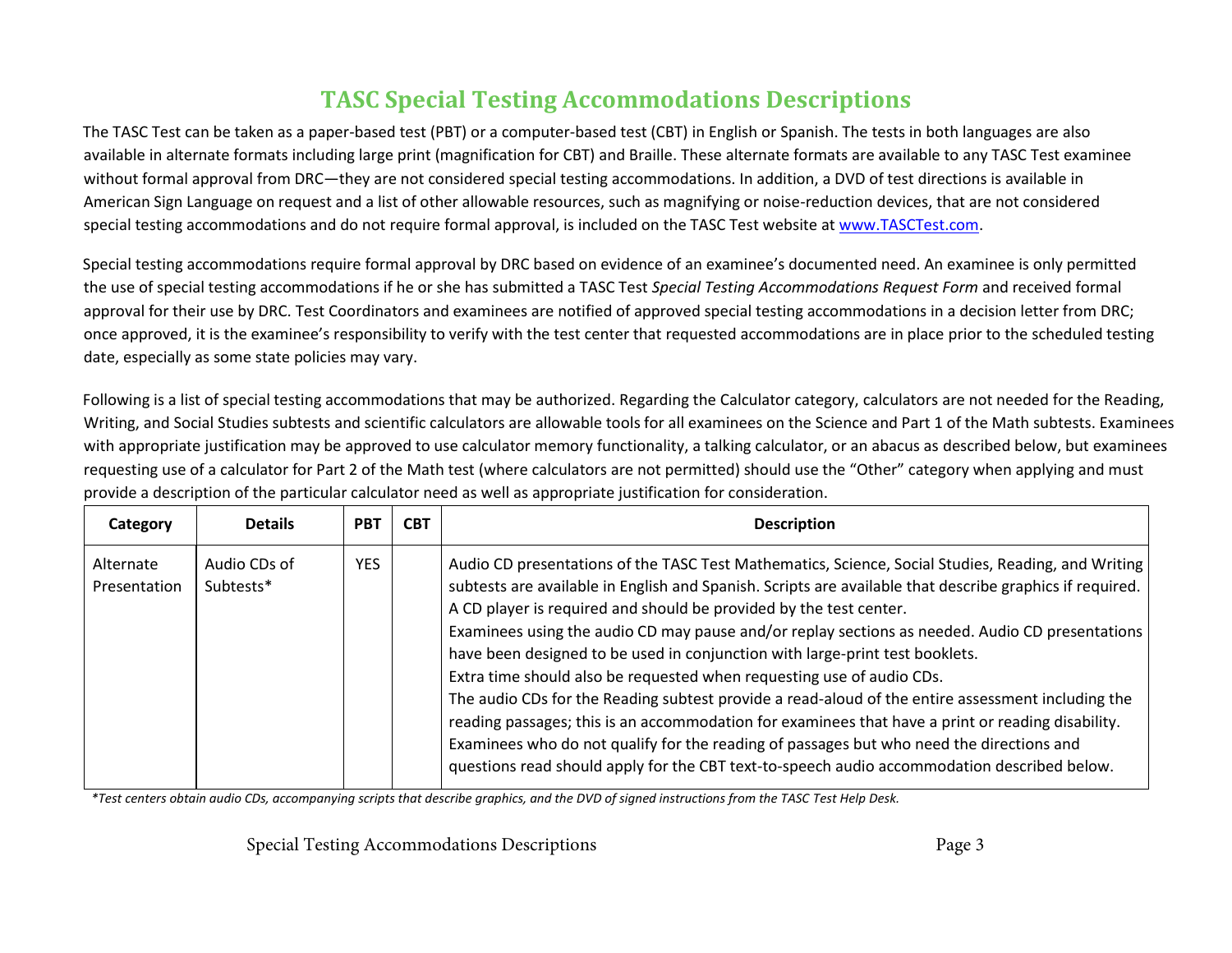| Category                                 | <b>Details</b>                                  | <b>PBT</b> | <b>CBT</b> | <b>Description</b>                                                                                                                                                                                                                                                                                                                                                                                                                                                                                                                                                                                                                                                                                                                                                                                                             |
|------------------------------------------|-------------------------------------------------|------------|------------|--------------------------------------------------------------------------------------------------------------------------------------------------------------------------------------------------------------------------------------------------------------------------------------------------------------------------------------------------------------------------------------------------------------------------------------------------------------------------------------------------------------------------------------------------------------------------------------------------------------------------------------------------------------------------------------------------------------------------------------------------------------------------------------------------------------------------------|
| Alternate<br>Presentation<br>(continued) | Test-to-Speech<br>(CBT version of<br>Audio CDs) |            | <b>YES</b> | The English version of the computer-based TASC Test has text-to-speech (TTS) functionality.<br>(Examinees who require an audio version of the test in Spanish should request the paper-based<br>audio CD version listed above as TTS is not currently available for Spanish versions.) Extra time<br>should also be requested when requesting use of TTS. Note: For examinees whose documentation<br>justifies reading of passages, paper-based audio CDs should be used in lieu of TTS.                                                                                                                                                                                                                                                                                                                                       |
| <b>Breaks</b>                            | <b>Supervised Breaks</b>                        | <b>YES</b> | <b>YES</b> | Both the PBT and the CBT can be administered with supervised breaks. The CBT can be paused for<br>up to 20 minutes to accommodate a break. The standard duration and frequency of breaks is 5<br>minutes every half-hour unless otherwise requested and approved.                                                                                                                                                                                                                                                                                                                                                                                                                                                                                                                                                              |
|                                          | <b>Multiple Sessions</b>                        | <b>YES</b> |            | The TASC paper-based test can be administered over multiple sessions. The Test Coordinator will<br>store the assessment in a locked cabinet between sessions. The examinee must be supervised<br>during breaks.                                                                                                                                                                                                                                                                                                                                                                                                                                                                                                                                                                                                                |
| Calculator                               | Calculator<br><b>Memory Function</b>            | <b>YES</b> | <b>YES</b> | The memory function of a calculator can be used to support working memory and may be<br>approved for use on the Math (Part 1) and Science subtests, where scientific calculators are<br>allowable tools for all examinees. When calculator memory function is approved as a testing<br>accommodation for these subtests, it is expected that the examinee knows how to use this feature<br>and has experience with this accommodation. Note: For CBT, a scientific calculator is available<br>online; however, it does not have memory functionality. Therefore, the examinee will need to bring<br>his or her own hand-held scientific calculator to the CBT test administration unless the examinee is<br>testing in a state where the test center provides examinees with calculators for use during the<br>administration. |
|                                          | <b>Talking Calculator</b>                       | <b>YES</b> | <b>YES</b> | An examinee with visual impairments or print disability may receive approval to use a talking<br>calculator during the Math (Part 1) and Science subtests, where scientific calculators are allowable<br>tools for all examinees. Although a hand-held talking calculator could be made available to the<br>examinee at some testing centers, it is highly recommended that the examinee bring his or her<br>own talking calculator to the test administration because different models can vary considerably<br>and it is expected that the examinee knows how to use and has experience with this<br>accommodation.                                                                                                                                                                                                          |
|                                          | Abacus                                          | <b>YES</b> | <b>YES</b> | For examinees with appropriate documentation, an abacus may be approved for use during the<br>Math (Part 1) and Science subtests where scientific calculators are allowable for all examinees.                                                                                                                                                                                                                                                                                                                                                                                                                                                                                                                                                                                                                                 |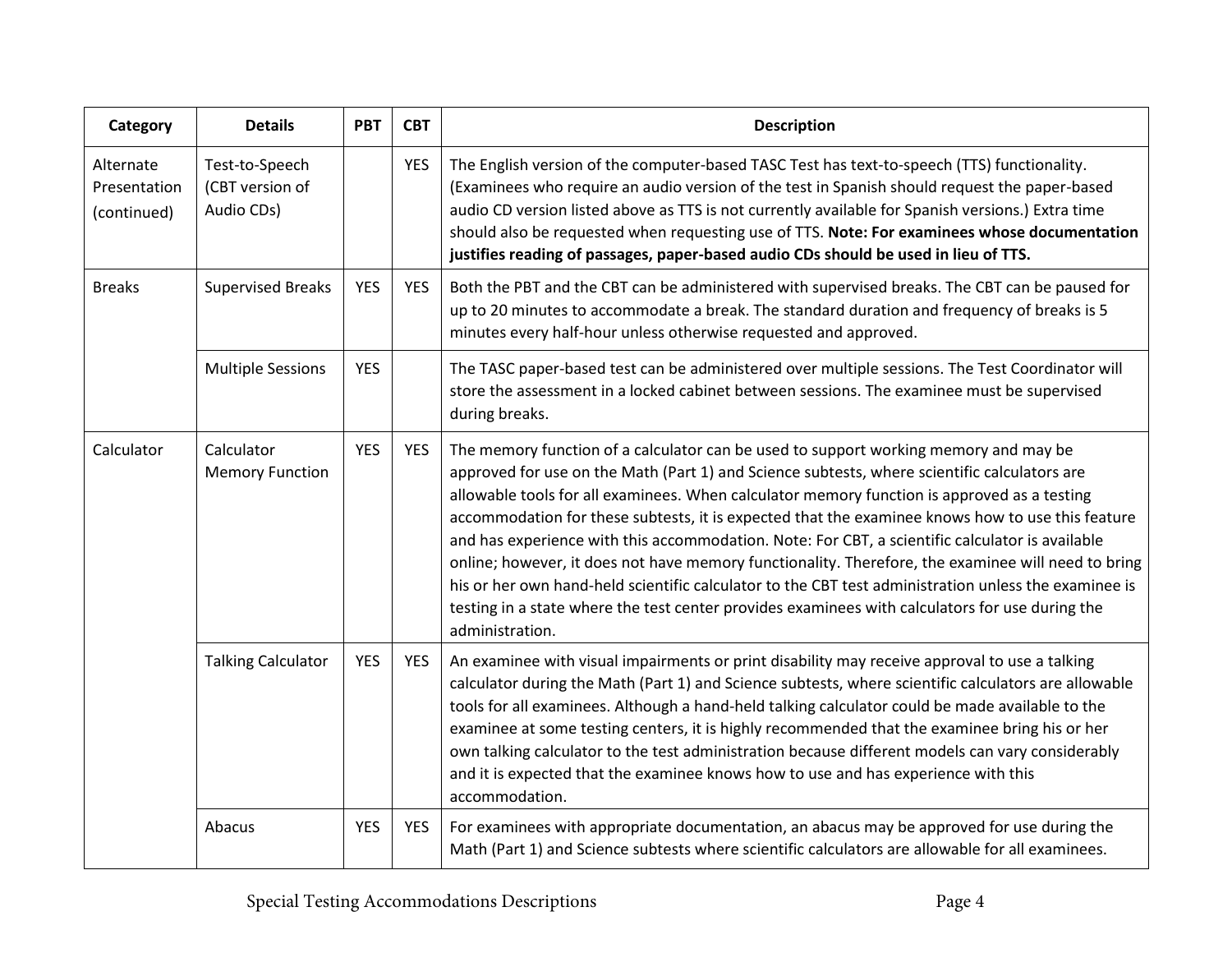| Category            | <b>Details</b>                             | <b>PBT</b> | <b>CBT</b> | <b>Description</b>                                                                                                                                                                                                                                                                                                                                                                                                                                                                                                                                                                                                                                                                                                                                                                                                                                                                                                                                 |
|---------------------|--------------------------------------------|------------|------------|----------------------------------------------------------------------------------------------------------------------------------------------------------------------------------------------------------------------------------------------------------------------------------------------------------------------------------------------------------------------------------------------------------------------------------------------------------------------------------------------------------------------------------------------------------------------------------------------------------------------------------------------------------------------------------------------------------------------------------------------------------------------------------------------------------------------------------------------------------------------------------------------------------------------------------------------------|
| Duration            | 1.25x Standard<br><b>Testing Time</b>      | <b>YES</b> | <b>YES</b> | Extended testing time is an accommodation that is provided at 1.25 (1 %) times the standard<br>administration time. It is assumed that requests for extended time are for 1.5 times the standard<br>testing time unless otherwise specified.                                                                                                                                                                                                                                                                                                                                                                                                                                                                                                                                                                                                                                                                                                       |
|                     | 1.50x Standard<br><b>Testing Time</b>      | <b>YES</b> | <b>YES</b> | Extended testing time is an accommodation that is provided at 1.5 (1 $\frac{1}{2}$ ) times the standard<br>administration time. It is assumed that requests for extended time are for 1.5 times the standard<br>testing time unless otherwise specified.                                                                                                                                                                                                                                                                                                                                                                                                                                                                                                                                                                                                                                                                                           |
|                     | 2.0x Standard<br><b>Testing Time</b>       | <b>YES</b> | <b>YES</b> | Extended testing time is an accommodation that is provided at 2.0 (2) times the standard<br>administration time. It is assumed that requests for extended time are for 1.5 times the standard<br>testing time unless otherwise specified.                                                                                                                                                                                                                                                                                                                                                                                                                                                                                                                                                                                                                                                                                                          |
| Physical<br>Support | Preferential<br>Seating Location           | <b>YES</b> | <b>YES</b> | Preferential seating refers to seating in a location that supports the examinee's testing experience.<br>Preferential seating may provide freedom from distractions, special lighting conditions, or extra<br>desk space for large materials (large-print or Braille materials), etc.                                                                                                                                                                                                                                                                                                                                                                                                                                                                                                                                                                                                                                                              |
|                     | Adaptive<br>Equipment or<br><b>Devices</b> | <b>YES</b> | <b>YES</b> | Examinees who require the following equipment or devices, when medically necessary, are not<br>required to receive formal approval for use during the testing: hearing aids, eyeglasses, medication<br>(unwrapped), bandages, inhalers, insulin pumps, oxygen tanks, arm braces, casts, canes, crutches,<br>walkers, wheelchairs, motorized scooters, body braces, prosthetic devices, service animals. Other<br>devices or equipment that are requested for use during the testing should be described in the TASC<br>Test Special Testing Accommodations Request Form. (Note: This accommodation does not include<br>Technology Devices or Adaptive Furniture, which are described separately below.) As examinees<br>should regularly use such equipment, it is expected that the examinee will bring most such devices<br>to the testing center.<br>The device must be specified in the TASC Test Special Testing Accommodations Request Form. |
|                     | <b>Adaptive Furniture</b>                  | <b>YES</b> | <b>YES</b> | This includes adjustable-height desks, cushioned furniture, wheelchair friendly desks, chairs with<br>armrests, etc. As examinees should regularly use such furniture, it is expected that the examinee<br>will work with the test center to ensure that the furniture is appropriate. Test centers are not<br>expected to purchase new furniture to accommodate individual testers.                                                                                                                                                                                                                                                                                                                                                                                                                                                                                                                                                               |
|                     |                                            |            |            | The furniture must be specified in the TASC Test Special Testing Accommodations Request Form.                                                                                                                                                                                                                                                                                                                                                                                                                                                                                                                                                                                                                                                                                                                                                                                                                                                      |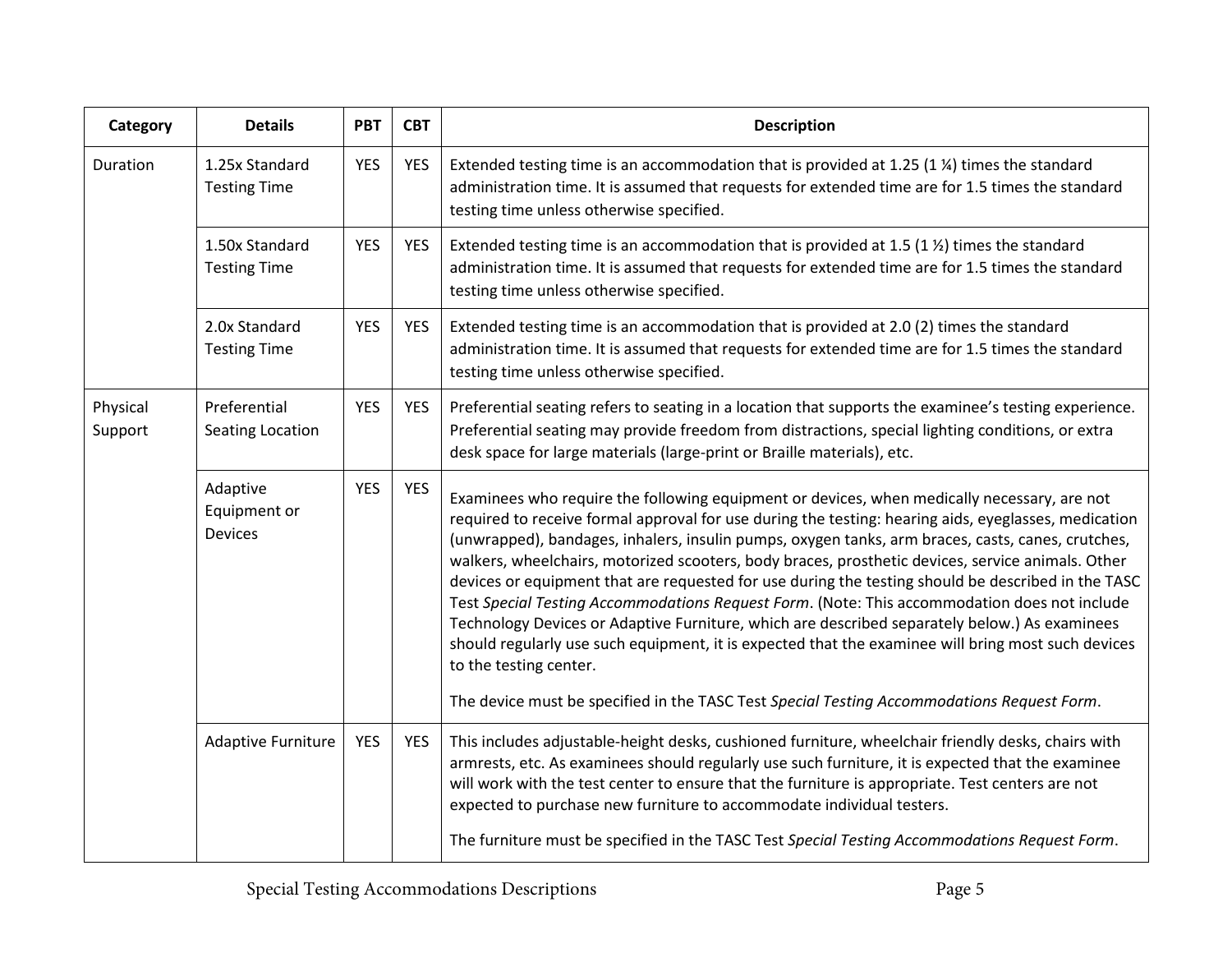| Category                      | <b>Details</b>                    | <b>PBT</b> | <b>CBT</b> | <b>Description</b>                                                                                                                                                                                                                                                                                                                                                                                                                                                                                                                                                                                                                                                                                                                                                                                                                                                                                                                                                                                                                                                                                                                                                                                  |
|-------------------------------|-----------------------------------|------------|------------|-----------------------------------------------------------------------------------------------------------------------------------------------------------------------------------------------------------------------------------------------------------------------------------------------------------------------------------------------------------------------------------------------------------------------------------------------------------------------------------------------------------------------------------------------------------------------------------------------------------------------------------------------------------------------------------------------------------------------------------------------------------------------------------------------------------------------------------------------------------------------------------------------------------------------------------------------------------------------------------------------------------------------------------------------------------------------------------------------------------------------------------------------------------------------------------------------------|
| Scribe                        | Point or Dictate<br>Answers       | <b>YES</b> |            | If an examinee taking the PBT is unable to record responses to test questions in the conventional<br>way, the examinee may request that an Examiner serve as a Scribe. If this special testing<br>accommodation request is formally approved, the examinee points to or dictates responses to<br>questions and the Scribe records the examinee's responses onto the answer document. When<br>dictating responses to the Writing essay, the examinee must also dictate all spelling and<br>punctuation, including paragraph breaks. The Scribe's role is to accurately record precisely what the<br>examinee dictates without providing the examinee with cueing. The examinee should see the<br>Scribe's work as it is being completed and review the result, dictating any changes that are needed.<br>Especially for the Writing test, use of a Scribe may require that testing be in a separate location and<br>with extended time. The essay should be written on the separately provided scratch paper before<br>being accurately and neatly transferred to the answer document. Transferring the essay onto the<br>answer document should take place after the timed test has been completed. |
| Technology<br>Device          | Technology<br>Assisted<br>Writing | <b>YES</b> |            | Technology-assisted writing is an accommodation for the PBT when the following features are<br>disengaged: formatting, spell check, and grammar check. If a word processor is used, then the<br>typed material will need special handling by the Examiner to ensure it is scored with the examinee's<br>other answer document responses. The device being requested must be specified on the TASC<br>Special Testing Accommodations Request Form. (Note: Plug-and-play equipment is not available on<br>the CBT.) As the examinee should be familiar with and regularly use the particular device<br>requested, the examinee may need to bring the particular device to the testing center.<br>It is suggested that, if possible, examinees who might otherwise use technology-assisted writing<br>devices consider taking the CBT.                                                                                                                                                                                                                                                                                                                                                                 |
| Separate Room                 | Separate Room                     | <b>YES</b> | <b>YES</b> | An examinee may be tested in a separate location with a qualified Examiner present.                                                                                                                                                                                                                                                                                                                                                                                                                                                                                                                                                                                                                                                                                                                                                                                                                                                                                                                                                                                                                                                                                                                 |
| <b>Small Group</b><br>Setting | <b>Small Group</b><br>Setting     | <b>YES</b> | <b>YES</b> | An examinee may be tested in a small-group setting with a qualified Examiner present.                                                                                                                                                                                                                                                                                                                                                                                                                                                                                                                                                                                                                                                                                                                                                                                                                                                                                                                                                                                                                                                                                                               |